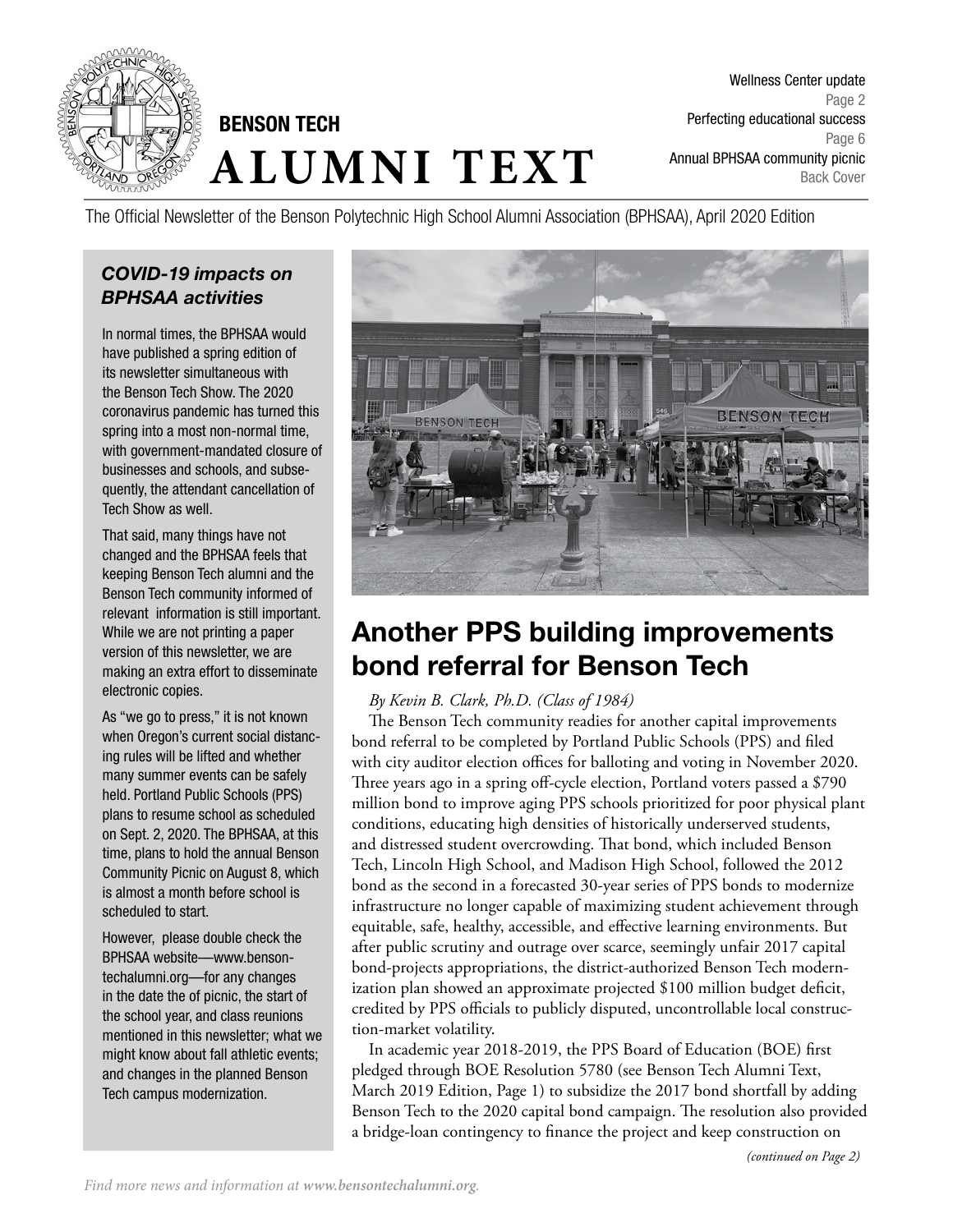

*Above: The Class of 1999 held its 20th reunion event in 2019.*

## *Upcoming alumni events*

*IMPORTANT COVID-19 NOTE: For up-to-date information regarding class reunions and BPHSAA events, please check both www.bensontechalumni.org and class-specific Facebook pages.* 

#### *POSTPONED: Benson Tech Class of 1980 - 40th Reunion*

*The original event schedule for June 13, 2020, has been postponed. Visit the"Benson Class of 1980 40th Reunion" page on Facebook for updates: https://www.facebook.com/ groups/496557787676461/*

#### *POSTPONED: Benson Tech Class of 2000 - 20th Reunion*

What: Adults-only gathering

*For additional information, contact Julie Jorgensen at BensonHS2000@yahoo.com or visit the "Benson Polytechnic H.S. Class of 2000 Reunion" page on Facebook: https:// www.facebook.com/groups/145634978650/*

Is your class planning a reunion? Contact info@bensontechalumni.org with the details and we will post an announcement on our website for your event (www.bensontechalumni.org).

#### Another PPS bond referral, *continued from front cover*

schedule and within budget in case the presumptive bond failed to be balloted or approved in 2020. All subsequent resolutions reflect the same intent.

Since December 2018, the cost of the Benson Tech campus modernization project, which now includes a new Multiple Pathways to Graduation (MPG) program building, has increased by almost \$60 million to \$354 million (see Benson Tech Alumni Text, August 2019 Edition, Page 1). The heavy price of the building project, as well as costs accruing from the 2012 bond-projects overruns of Roosevelt and Grant High Schools and other urgent district-wide pre-K-8 school necessities, such as technology, curriculum, roof, mechanical, seismic, and security improvements, possibly jeopardize the 2020 bond-referral statuses of Jefferson, Wilson, and Cleveland High Schools.

Communities from Jefferson, Wilson, and Cleveland High Schools started their school modernization master planning earlier this academic year with expectations of being slated for the 2020 bond measure, as originally planned by the district. Yet, the final details of the bond referral remain undetermined. PPS leaders, including BOE directors and administrative staff, continue to refine project-cost estimates, confer with the advisory Bond Accountability Committee about bond package feasibility, and engage community groups about their educational demands.

If the district commits to addressing all its stated goals for the 2020 bond referral, Portland voters may be asked to approve a massive \$1.4 billion building improvements bond measure, the largest in PPS history. Although the proposed bond will not increase property-tax burden, the district may decide to lessen the package scope, making the bond quantity more appealing to voters and thus boosting chances for a bond measure passage in a presidential election cycle with probable high voter turnout and competing bond measures from additional local school districts and higher education systems. Benson Tech's position on the 2020 bond referral will likely remain unchanged. The Benson Tech community should nonetheless stay vigilant about bond-referral status and mobilize for bond campaigning over coming months to help better our odds for modernization success.

To obtain more information about PPS building improvements bond referral, please follow given links:

February 2020 PPS BOE bond update working session - https://www.pps.net/Page/1791 (scroll down page to Feb. 18, 2020 Work Session and Regular Meeting entry).

Benson Tech Modernization overview - https://www. pps.net//site/Default.aspx?PageID=1838.

..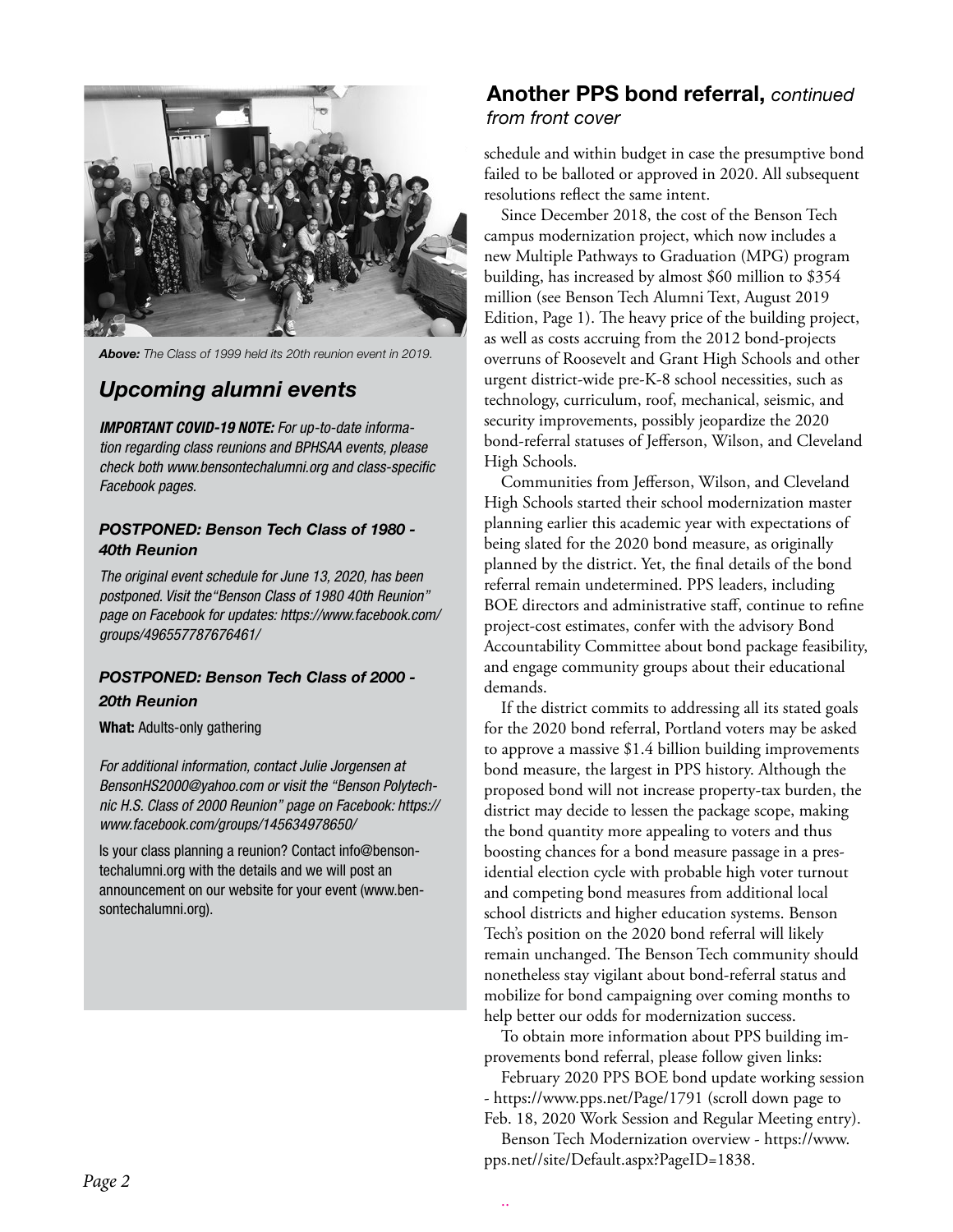# Benson Tech Wellness Center update

#### *By Rob Johns (Class of 1977)*

 The Wellness Center at Benson Tech started about four years ago. This effort originated from discussions within the Counseling Center and concerned Benson supporters. There was a growing demand for mental health services, along with a recognized lack of basic care as Multnomah County offered minimal resources with a part-time nurse allocation. Concerned Benson supporters, with a lead effort by Counselor Amy Henry and architect/designer, Doreen Roozee, sought to overcome objections from then PPS Superintendent Carole Smith. Superintendent Smith's position was that Benson would be rebuilt and to wait until then.

If the Benson Tech supporters had taken that advice, there would be no clinic today, and with the current timeline for the renovation, it would be a decade of missed opportunities to serve the kids. Together with the advocacy of the Benson Tech supporters both inside and outside of the school, Superintendent Smith's objection was overcome and the old tool crib room became a cool modernized health center setting that serves kids nearly year round, as that includes summer school and the four other alternative educational programs: Reconnection Center; Alliance at Benson; DART and PISA Schools that share the Benson Tech Campus.

Services in the Benson Wellness Center include primary care (OHSU Family Medicine at Richmond); nursing (Multnomah County ESD); Social Work (PPS) and school-based mental healths services (Multnomah County School Mental Health Services). OHSU is the medical sponsor and Benson Tech is the only high school in Portland that OHSU sponsors, Doctors are on site half days Monday through Thursday. Multnomah County School Mental Health provides mental health services 32 hours a week, including support for substance abuse. Substance-abuse treatment services are not offered in the Wellness Center; Benson does have a certified alcohol and drug counselor two days/week via DePaul Treatment



Centers. Outpatient Child Mental Health Care services around the city are over capacity right now. Providing this service at the school is vital. Well exams and athletic exams are provided presently. The number of services provided are below

Measurements of students seen in the Heath Center at Benson Tech are compiled by the State Program Office of the Oregon Health Authority. We don't have numbers for 2019-2020, but the center saw a 40% increase in "total clients served" from 2017-8 to 2018-19, and a 26% increase in total medical visits. These numbers are expected to continue to increasing.

The author interviewed Caroline Bleckman, social worker and services coordinator and Amy Henry, school counselor for this article.

Speaking with Caroline several years ago while sitting in the center gave this alum a great respect for the thought and kindness that occurs every day at the Wellness Center. There is an emphasis on equity in the delivery of healthcare. OHSU can take insurance for its services, which helps to sustain a source of income to keep the program running. According to Amy Henry, school-based clinics from around the country have called to ask how Benson Tech came up with this model.

In the plan for Benson Tech's renovation, a separate room for dental services is planned and OHSU can be a great partner there too.

#### *Benson Tech Foundation update*

The Benson Tech Foundation is a qualified 501(c)3, EIN 45- 5601961. We have been operating now for about 6 years. Our donors have been Alums who have wanted to support specific programs and needs. We have worked with a wide range of programs in the school to support materials or equipment needs. Construction, a new metal storage container after tools were stolen. Algebra Tech and Geo Tech for materials for their program. Machine Shop equipment maintenance. Black Student Union on Career Education College Tours. Industrial arts

Benson insignia. Support for the 100th Benson Tech Oregon Historical Society Dinner. Working with a lawyer to advocate for Benson Tech's Renovation by PPS as part of the 2017 Bond Vote. These are examples of the advocacy and promotion work of the Foundation. We are continuously involved with the school to provide support where needed. Contact Rob Johns, president, at robjohns@comcast.net if you are interested in donating funds to the Benson Tech Foundation.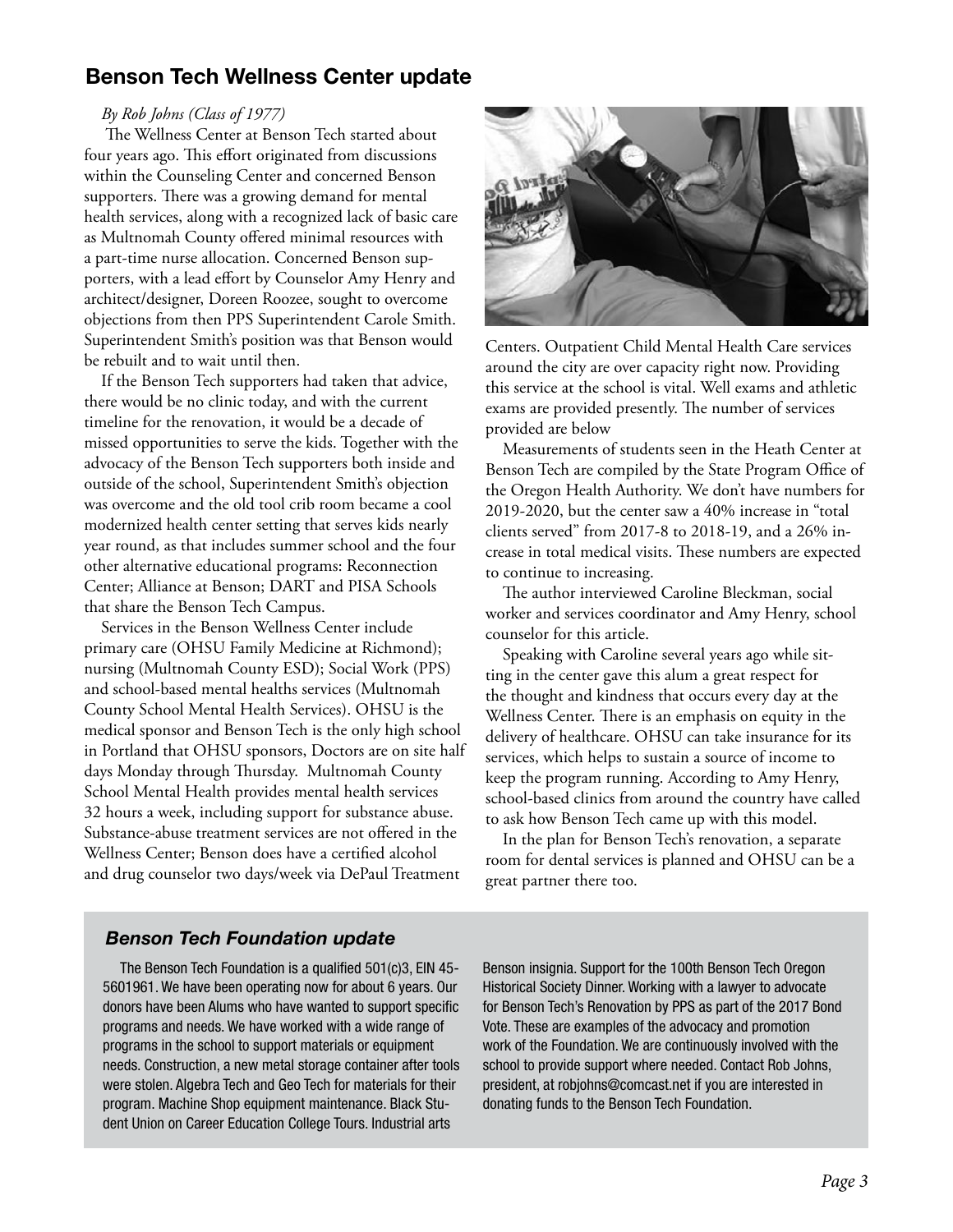# Changes for Benson Tech's neighborhood

#### *By Kevin B. Clark, Ph.D. (Class of 1984)*

Portland is Benson Tech's neighborhood. It has been, since our century-old alma mater opened as a magnet vocational school under a 1915 philanthropic agreement between industrialist Simon Benson and PPS. Regular PPS comprehensive high schools serve students living in district-defined small geographic zones, called neighborhood catchments or clusters within city boundaries. In contrast, Benson Tech, one of America's oldest and most successful comprehensive Career and Technical Education (CTE) focus option high schools, serves students living throughout Portland, providing important scholastic advantages to demographically diverse students often underserved by their neighborhood high schools. Changes to the Portland metro area and to PPS predictably affect Benson Tech and those current and future students the school educates. Two such changes – PPS high school CTE modernization and district-wide student enrollment

![](_page_3_Picture_3.jpeg)

![](_page_3_Picture_4.jpeg)

and educational program balancing (or assignment) – are now being planned. Both PPS initiatives intend to use an equity lens to enhance academic offerings for a wider cross-section of students in a growing urban population with growing disparities and needs for differentiated learning opportunities. For the Benson Tech campus complex, composed of Benson Tech and MPG programs, each of these endeavors coincide with the campus' anticipated taxpayer-funded \$354 million infrastructural and curricular revitalization starting in summer 2021 (see Benson Tech Alumni Text, August 2019 Edition, Page 1).

PPS began its bold large-scale high school CTE modernization master planning and implementation process during Academic Year 2018-2019. This work, tasked to PPS Departments of College and Career Readiness (CCR) and CTE/Career Pathways, Bay Area-based educational services contractor ConnectED, PPS high school representatives, and the PPS CCR-CTE/Career Pathways Advisory Council, adopts the district's stakeholder-shaped "PPS reImagined" educational vision and strategy. "PPS reImagined" elaborates the new graduate portrait, educator essentials, educational systems shifts, and core values believed necessary to achieve first-rate modern personalized instruction and learning for lasting student and societal benefits. To that end, a main goal of the 10-year master plan seeks to increase blending of CTE and Academic Core curricula to form immersive vertical pathways involving grouped educational themes rendered from the district's more than 60 current CTE programs. Themes will conform to standard national and state categories for CTE, such as Art. Humanities, Communication, and Design; Healthcare and Emergency Professions; Business and Entrepreneurship; Construction, Manufacturing, and Transportation; Science, Technology, Engineering, and Mathematics; and Public Service, Education, and Social Sciences. They will improve seamless student cohort promotion from Grades 10 through 12, access to work-oriented experiences and dual-credit high-school/ college coursework, occupational certification and (pre) apprenticeship credentials, and transition to postsecondary job and academic pursuits.

This emerging PPS approach to district-wide CTE programming shares many aspects of the major-based trade and college preparatory track options originated and refined at Benson Tech many decades ago. But, as proven by smaller skills centers and hyper-focused CTE high schools located in or outside the United States, such as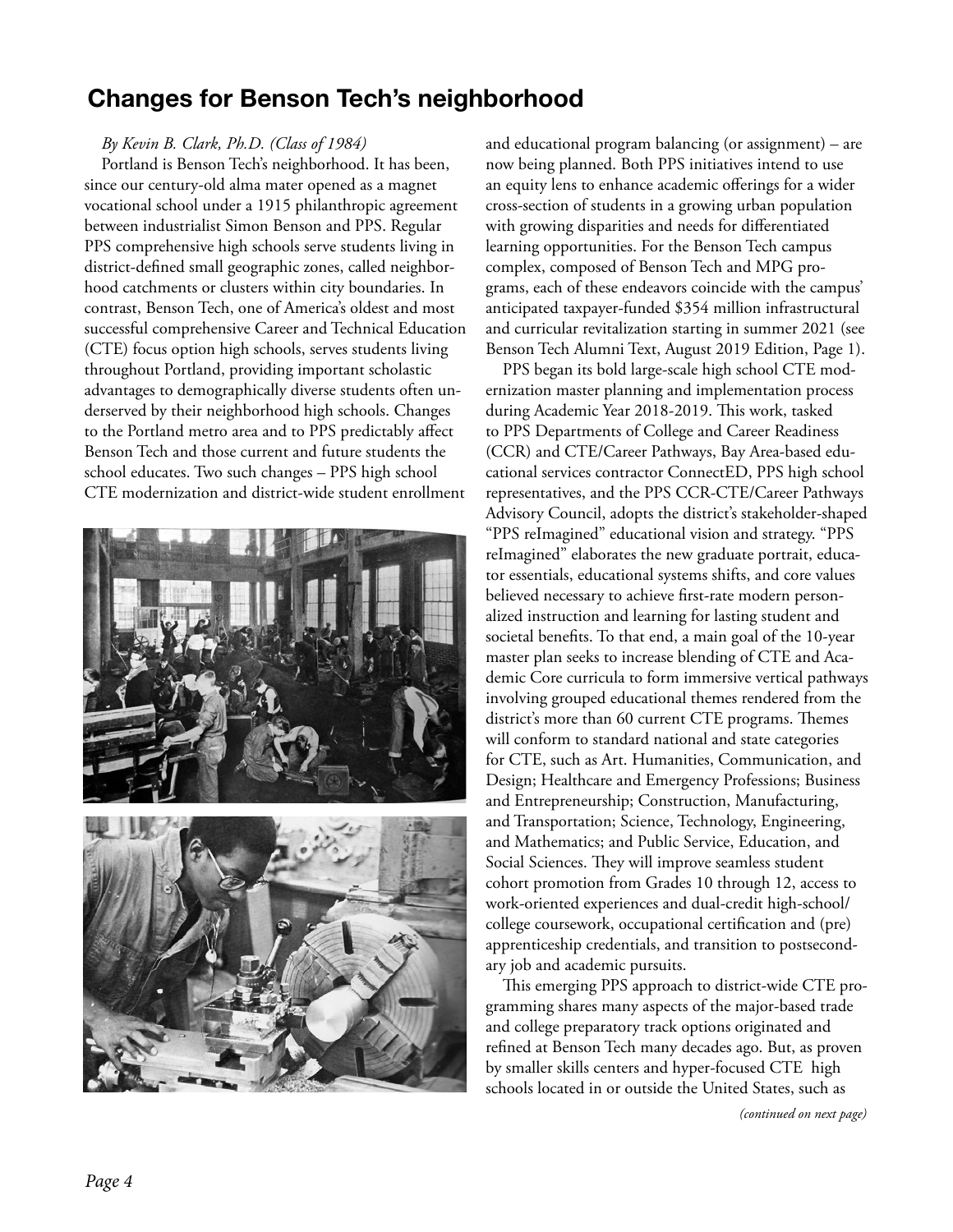![](_page_4_Picture_0.jpeg)

Oregon's Salem-Keizer School District Career Technical Education Center, greater discipline integration endows students with even deeper technical knowledge and fluency in inter- and intrapersonal skills, including, among other competencies, effective communication, resilient life-long learning, empathetic leadership, and confident self-awareness. Benson Tech joins Wilson and Franklin High Schools as the only pilot campuses selected for ongoing PPS CTE pathways design and development. That honor recognizes Benson Tech for its national reputation as a high school CTE leader with dedicated qualified administrators, teachers, and staff wanting to push further the limits of education to unprecedented excellence. The pilot work permits Benson Tech to continue innovating CTE instructional objectives and results by molding themes around existing CTE majors, all the while being physically remodeled until 2025 under the multi-decade PPS capital building-improvements plan. Once returned to the modernized campus after temporary residence at the former Marshall High School, Benson Tech students will experience the best CTE facilities and comprehensive focus option curricula available to secondary school students living anywhere in the world.

Despite encouraging changes to PPS high school CTE philosophies and practices, proposed merits of district-wide student enrollment and educational program balancing raise some doubts among PPS stakeholders, particularly public testifiers from historically marginalized and understandably distrustful communities, such as the ACCESS program and Roosevelt High School communities still waiting for mandated educational resources and services. Enrollment and program balancing may also significantly influence the Benson Tech community in its modernization mission to escalate enrollment to the district-promised capacity of 1700 students and to sustain, expand, and launch curricular and extracurricular

programs. The PPS BOE revised and ratified the scope of balancing in March 2020 with PPS BOE Resolution 6059, which guides rationale, core values, outcome goals, and approach and sequence of work charged to Superintendent Guadalupe Guerrero and his staff. In accordance with "PPS reImagined," balancing efforts aim to reduce district educational inequities accumulating over decades and worsened by recent Portland population trends leading to lower PPS facilities and program optimization. All staff proposals and recommendations will be determined from district, neighborhood, and school assessments and must be approved annually by the BOE. The first phase of the three-year project will soon initiate in spring 2020 for southeast schools, later followed by north/northeast schools and by west/southwest schools in successive years. Guiding community coalitions assembled by the district will assist PPS decision makers in finding solutions to sensitive problems involving rezoning neighborhood boundaries, designing middle school and high school feeder patterns, decreasing co-localized educational programs, improving lottery admissions methods for focus option and alternative schools, managing school overand under-crowding, reconfiguring K-8 to K-5 elementary schools, and opening new middle schools. Benson Tech alumni and additional community members should consider submitting applications to serve with guiding coalitions to ensure Benson Tech's interests remain well represented.

For more information about these topics, please follow given links for PPS reImagined at https://www.pps.net/ Page/12780, PPS CTE and college and career readiness at https://www.pps.net/ccr and https://www.pps.net/domain/190, and PPS student enrollment and educational program balancing at https://www.pps.net/Page/13615.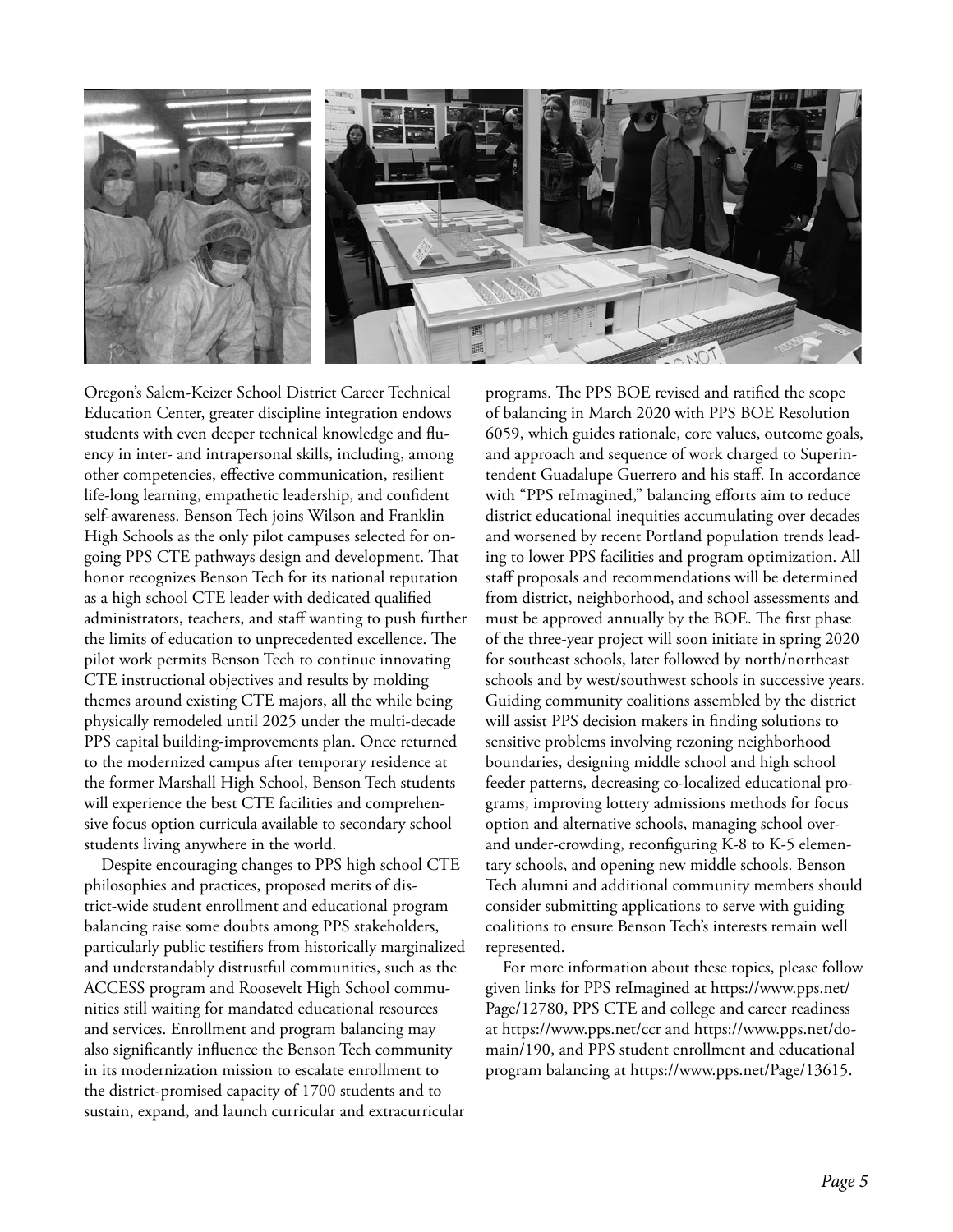# Perfecting educational success at Benson Tech

#### *By Kevin B. Clark, Ph.D. (Class of 1984)*

Whether calculated with vintage slide rules or modern high-performance cloud computing infrastructure, new PPS findings from Academic Year 2018-2019 again confirmed a Benson Tech education enables comparably more students to earn high school diplomas within four years, a valid, if imprecise, predictor of later post-secondary scholastic, career, and life attainment. Abysmal high school graduation rates troubled public school districts in recent decades across Oregon, where the average rate jumped an impressive 8 percentage points during 2018- 2019 to a record statewide high of 80%. PPS, Oregon's biggest pre-K-12 public school district, also continued to increase its numbers by nearly 18 percentage points since 2011-2012, with 81% of district seniors receiving their diplomas in 2018-2019. The three top-performing PPS high schools in lower to higher rank order – Benson Tech, Lincoln and Grant – well exceeded that mark for the same academic year with graduation rates tightly clustered within the 92% to 94% interval.

Benson Tech, however, serves a student body very different from the typically affluent students of European descent attending rival Lincoln and Grant High Schools. With one of the state's most diverse underserved student populations, Benson Tech confers diplomas at much higher rates than state and district averages in all major student demographic categories for race, ethnicity, gender, sex, economic status, and educational support needs (see table at right) . These figures help validate the effectiveness of Benson Tech's innovative comprehensive CTE focus option educational model and illustrate why Benson Tech remains a popular enrollment choice for Portland-area students wanting to better ready themselves to compete in a tech-dominated world.

Benson Tech administrators, faculty, staff, and other stakeholders perfect educational success with their commitment to our school's standards-setting immersive CTE-pathways instruction and learning. At Benson Tech, 92% of freshman track toward graduation and 77% of all students attend school at least 90% of the academic year, as revealed by the district's published 2018-2019 statistics. Such uncommon levels of student participation result from access to both highest quality career-oriented project-based education and transformative community engagement aided with superior school climate and wraparound services, such as that offered by Benson Tech's exemplary OHSU-partnered Wellness Center. Recent data collated for the BPHSAA by Benson Tech Counselor Amy Henry and Counseling Intern Julia Carr of Lewis & Clark College highlight these themes in pedagogical best practices, which drive long-term positive student

outcomes. Of six Benson Tech CTE programs sampled – health sciences, electric, computer engineering, digital media, construction, and radio broadcasting – teachers, some of whom are Benson Tech alumni, crafted forward-thinking curricula and extracurricula that empower students with technical job experiences and civic stewardship to become more capable workforce members as well as industry and societal leaders. This sort of advanced training blending hard and soft workplace skills, now master-planned for sweeping improvements in all PPS high school CTE programs, exposes and prepares students for the future complex challenges that their generations must overcome.

GRADUATION RATES FOR BENSON TECH STUDENT DEMOGRAPHIC GROUPS\*

|                                   | <b>BENSON TECH</b> | <b>DISTRICT</b> | <b>STATE</b> |
|-----------------------------------|--------------------|-----------------|--------------|
| RACE/ETHNICITY                    |                    |                 |              |
| All Students of Color Combined†   | 92%                | 72%             | unreported   |
| Asian                             | 100%               | 91%             | 92%          |
| Black/African American            | 89%                | 73%             | 70%          |
| Latino/Hispanic                   | 87%                | 72%             | 76%          |
| Native Hawaiian/ Pacific Islander | 100%               | 68%             | 78%          |
| Multi-Racial (Asian/European)     | 100%               | 90%             | unreported   |
| Multi-Racial (Other Ancestries)   | 100%               | 72%             | unreported   |
| White/European American           | 93%                | 84%             | 81%          |
| <b>SEX/GENDER</b>                 |                    |                 |              |
| Females/Feminine                  | 97%                | 83%             | 83%          |
| Males/Masculine                   | 90%                | 79%             | 77%          |
| Non-Binary                        | 100%               | 57%             | unreported   |
| EDUCATIONAL SUPPORT MEMBERSHIP    |                    |                 |              |
| Economically Disadvantaged‡       | 90%                | 73%             | 74%          |
| Limited English Proficiency**     | 100%               | 55%             | 60%          |
| <b>Special Education</b>          | 90%                | 64%             | 63%          |
| Talented and Gifted (TAG)         | 91%                | 93%             | 95%          |

\*Graduation rates for Academic Year 2018-2019, as reported by PPS (https://www.pps.net/ Page/1835 for more details) and Oregon Department of Education (https://www.oregon.gov/ ode/reports-and-data/students/Pages/Cohort-Graduation-Rate.aspx for more details). All values were rounded up or down to nearest whole number.

†57% of students attending Benson Tech are students of color.

‡49% of students attending Benson Tech belong to the free or reduced lunch program. \*\*30 different first languages are spoken by Benson Tech students.

Benson Tech CTE programs, for instance, often address sustainable human development through handson projects shaped by newsworthy industry, academia, and community partners and enriching student internships, (pre)apprenticeships, and additional interactions. Examples include, but are not limited to, building and installing temporary tiny houses for Multnomah County's homeless, improving livability of Northeast Portland's Lloyd business district and neighborhood with beautified refuse cans, and promoting scientific understanding, clinical practice, and public awareness for child alcohol and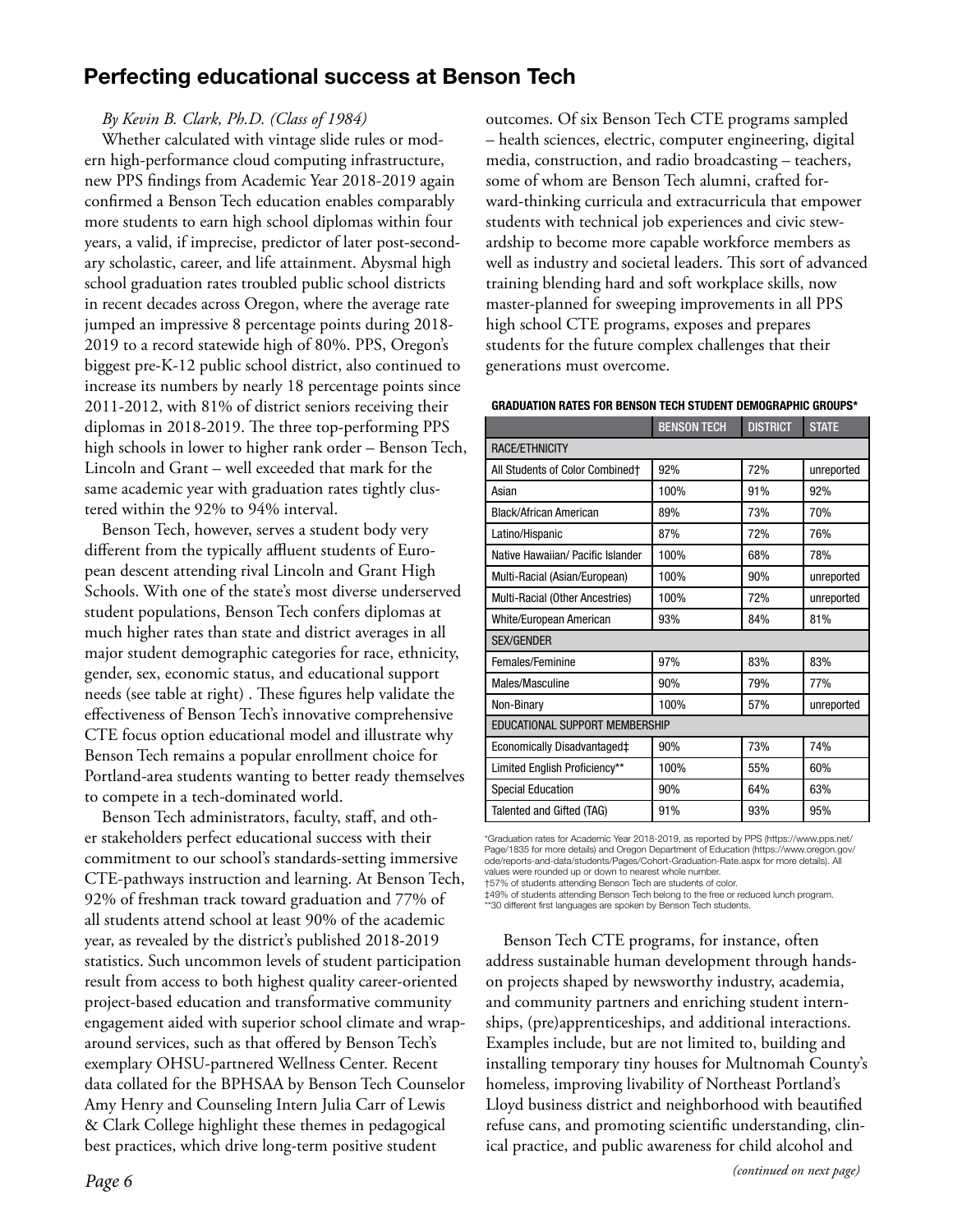# Dear Benson Tech Alumni,

Thank you for your commitment to Benson Polytechnic High School. I've had the opportunity to attend BPHSAA meetings this year and been impressed by the leadership and support you provide. Your continued investment in Benson Tech and its students helps builds strong future leaders in our community. Like many of you, I've been thinking a lot about the importance and power of community in good times and in times of crisis. The Benson Tech community has always been a shining example of what that power can accomplish.

My family is proud to be part of the Benson community. My son is a freshman this year at Benson Tech and he joined one of the fall sports teams. He was drawn to Benson for its strong CTE programming, wonderful teachers and leadership, and diverse and welcoming student body. Our family was immediately impressed by the dedicated teachers and coaches, many who are alumni, who work tirelessly to build confidence and instill core values like collaboration, empathy and resiliency in these students. We greatly appreciate so many things about the Benson experience, but most of all, it is that this school is about opportunity.

In particular, all students at Benson have an opportunity to participate in and benefit from a high school sports program. This is not always the case at all high schools. Benson Tech has more than 415 student athletes competing on 35 teams in 21 sports. Benson gives all students regardless of income an opportunity to be a part of a team. With more than 40% of our student athletes receiving some level of scholarship to enable participation, financial support for school athletics is critical to ensure that all students have an opportunity to play.

How you can help!

I joined the newly formed Benson Tech Boosters to help support school athletics and the Benson community. The Benson Tech Boosters is a parent-led 501(c)(3) non-profit organization dedicated to promoting spirit and support for Benson Tech athletics and assisting the athletic department and teams with fundraising to support student athletes and enhance the athletic program.

 This last school year, the Benson Tech Boosters has raised and distributed more than \$7,000 for the school athletic

program, paying for essential team equipment, attire and transport. Funds were raised through our Fall Fundraiser, Spirit Gear sales, concessions and individual and business donations. We had hoped to celebrate and raise additional funds at our Spring Fundraiser in May. Those plans have been postponed, but there are still ways you can support our efforts for a strong return:

1. Donate directly to Benson Tech Boosters — it's tax deductible.

2. Donate an item, gift certificate or service for our next fundraiser.

3. Show your Benson Tech pride with the purchase of our spirit gear.

Visit our website at www.bensontechboosters.org or email us directly at bensontechboosters@gmail.com for sponsorship and donation opportunities.

You can now help Benson Tech Boosters when you shop with your Fred Meyer Rewards Card. You will still earn your rewards points, fuel points and rebates as usual, but Fred Meyer will make a donation to the Benson Tech Boosters as well. Visit https://www.fredmeyer.com. Once logged into your Fred Meyer account, you can search for Benson Tech Boosters either by name or AX717 and then click "Enroll." New users will need to create an account, which requires some basic information, a valid email address and a rewards card. If you do not have a rewards card, they are available at the customer service desk of any Fred Meyer store.

You can also support the Boosters when you shop online at Amazon through the Amazon Smiles program.

On behalf of Benson Tech Boosters and student athletics, thank you in advance for your generous support. A strong school with a well-rounded athletics department provides a level of quality which in turn allows our student athletes and community to thrive.

Here's to better and brighter days ahead. Go Benson Tech! Kindest Regards,

- Amber Johnson (Benson Tech parent and Tech Boosters volunteer

.

substance abuse. Good works and other activities with program-specific partners keep Benson Tech students on the cutting-edge of industry and community trends. They instill Benson Tech students with life purpose and skills that favor meritorious accomplishments in prestigious national scholastic competitions, such as SkillsUSA and HOSA, outstanding rates for high school graduation, and strong placements in postsecondary school and job preferences. And they give opportunities for students to create and enjoy meaningful identity affirmation, equity, and social justice in

their lives and the lives of others. As the Benson Tech community labors over the next half-decade to modernize our historic school campus to meet 21st-century scholastic needs and wants, alumni may be reassured that perfecting educational success at Benson Tech will continue to involve nurturing future graduates into thoughtful adaptive influencers of constructive local to global impact.

For more information about Benson Tech CTE program offerings and success, please email BPHSAA leadership at info@bensontechalumni.org.